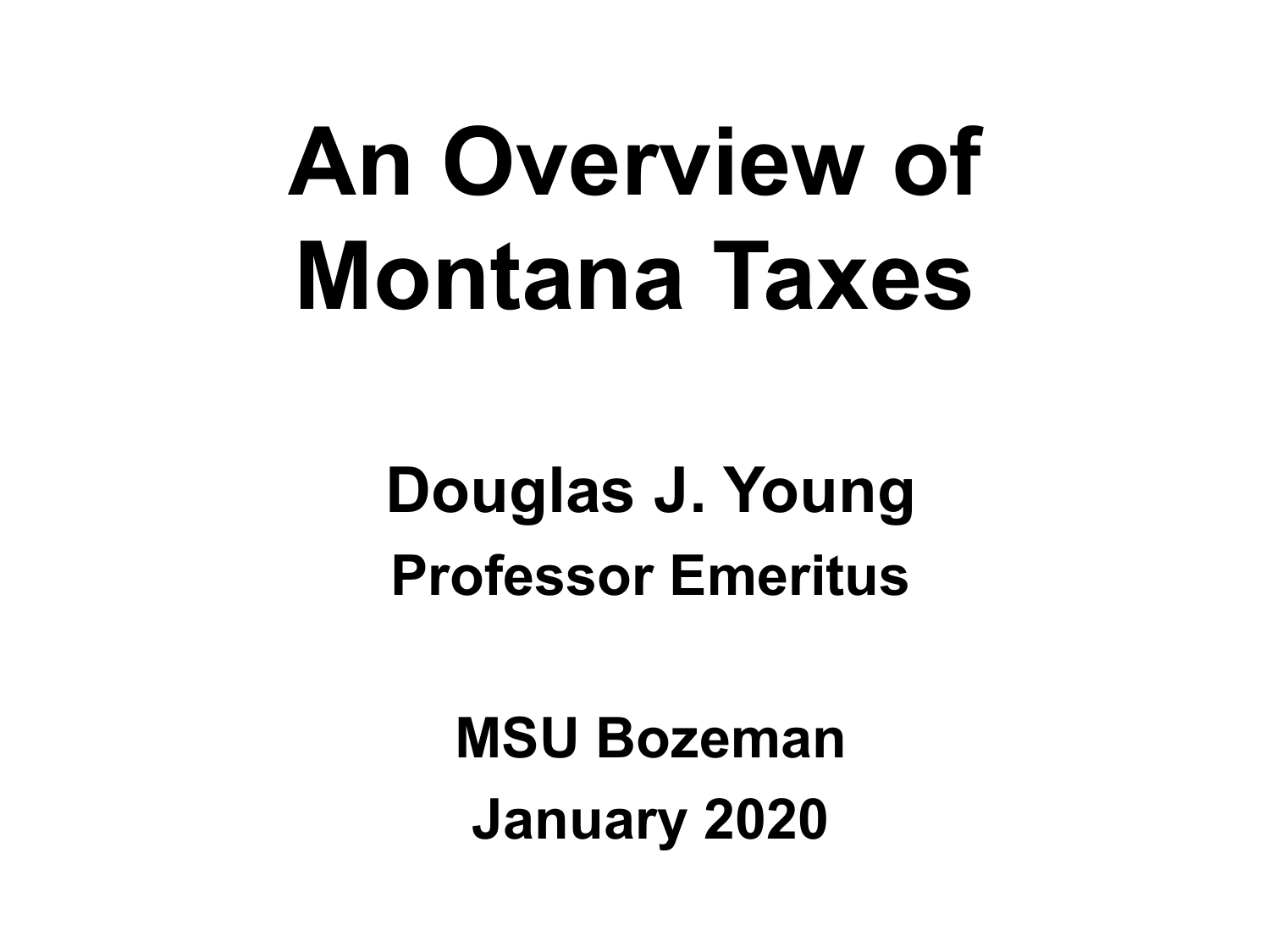## **What is a "Good" Tax System?**

- **Promotes Economic Opportunity**
- **Fairness**
- **Low Administrative & Compliance Costs**
- **Stability**
- **Adequacy**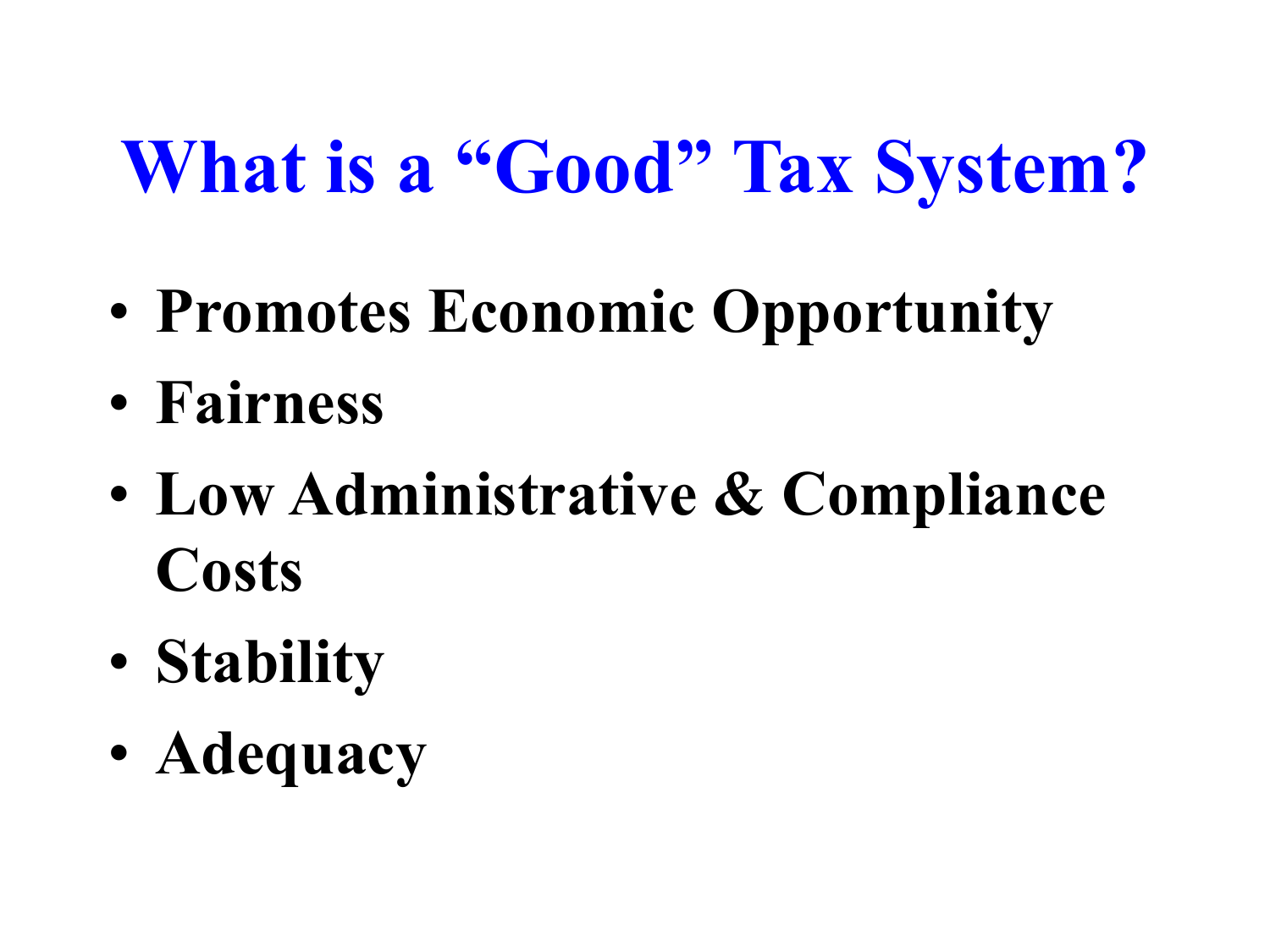#### **Total Taxes**

- **State**
- **County**
- **Municipality**
- **School District**
- **Mosquito Control District**
- **Property Taxes**
- **Income Taxes**
- **Sales Taxes**
- **Severance Taxes**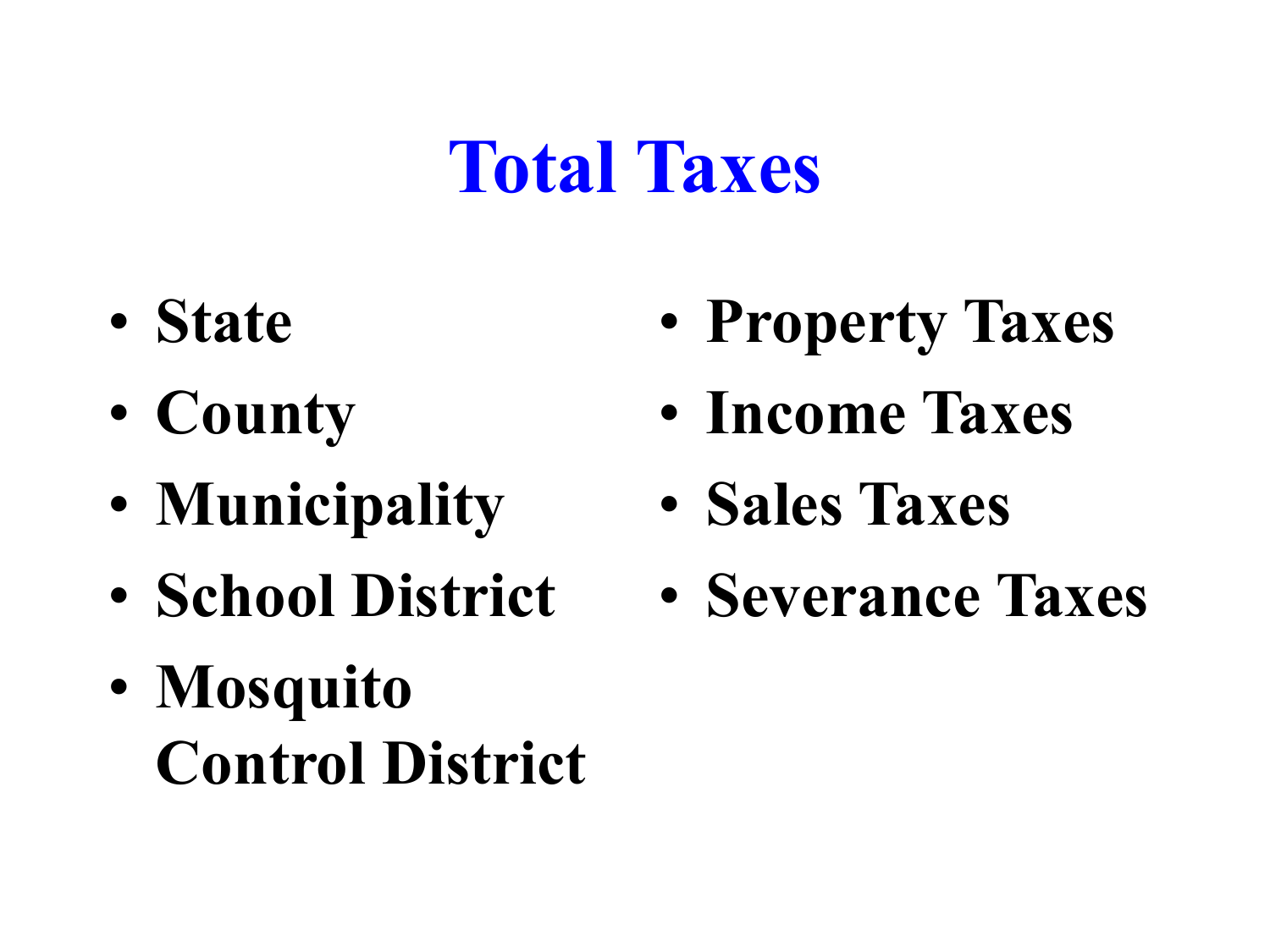## **Are Montana's Taxes High?**

| <b>State</b> |         |                | \$/Person Rank %Income Rank |                |
|--------------|---------|----------------|-----------------------------|----------------|
| Montana      | \$3,827 | 37             | $8.7\%$                     | 38             |
| Idaho        | \$3,514 | 45             | $8.7\%$                     | 39             |
| N. Dakota    | \$6,630 | $\overline{4}$ | $12.6\%$                    | $\overline{3}$ |
| S. Dakota    | \$3,938 | 31             | $8.1\%$                     | 47             |
| Wyoming      | \$5,545 | 13             | $10.0\%$                    | 19             |
| U.S. Avg.    | \$4,946 |                | 9.9%                        |                |

Source: Tax Foundation, "Facts and Figures, 2019", Table 6 for 2016, BEA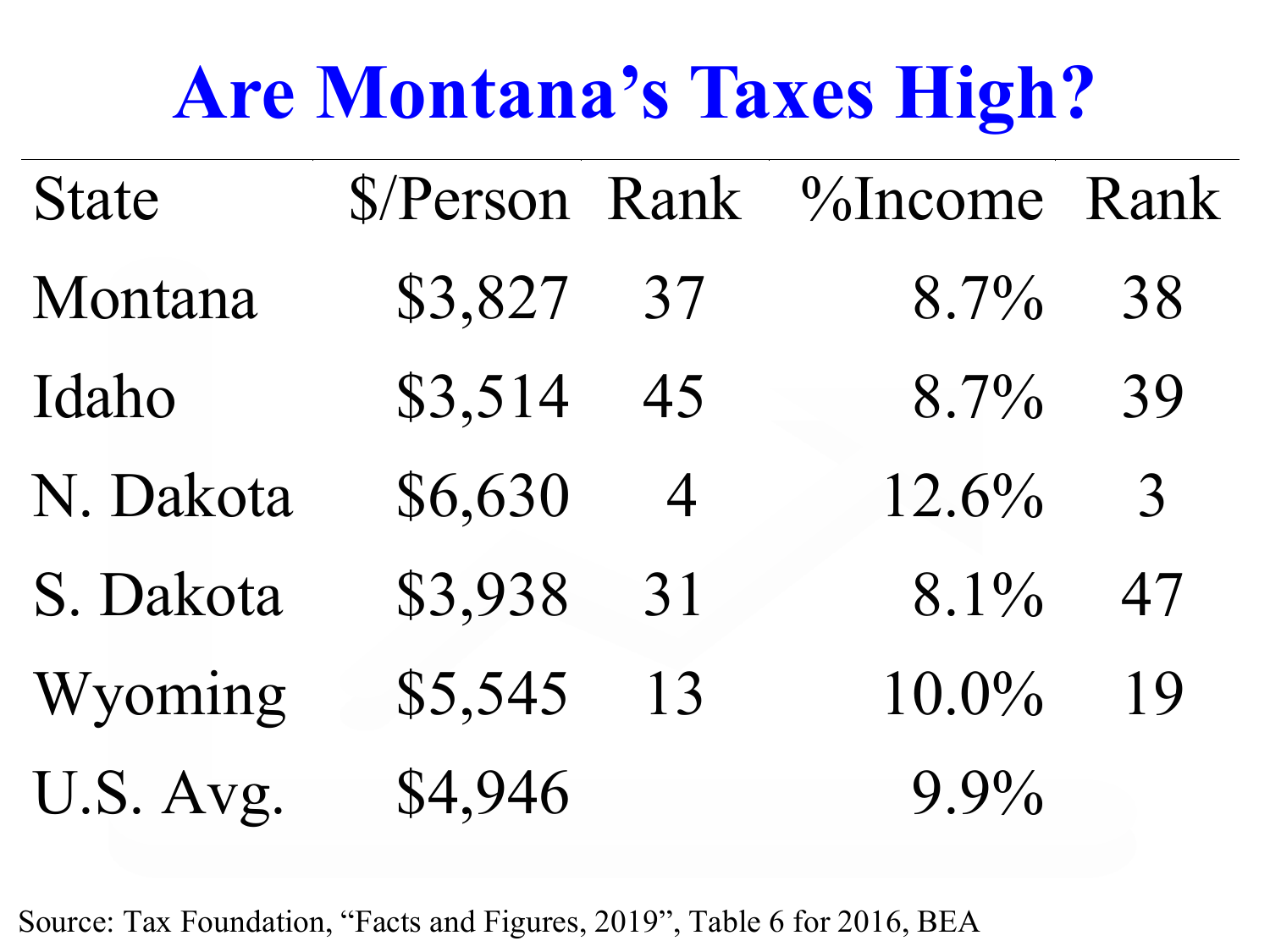#### Are Taxes Rising in Montana?



Sources: Bureau of the Census, BEA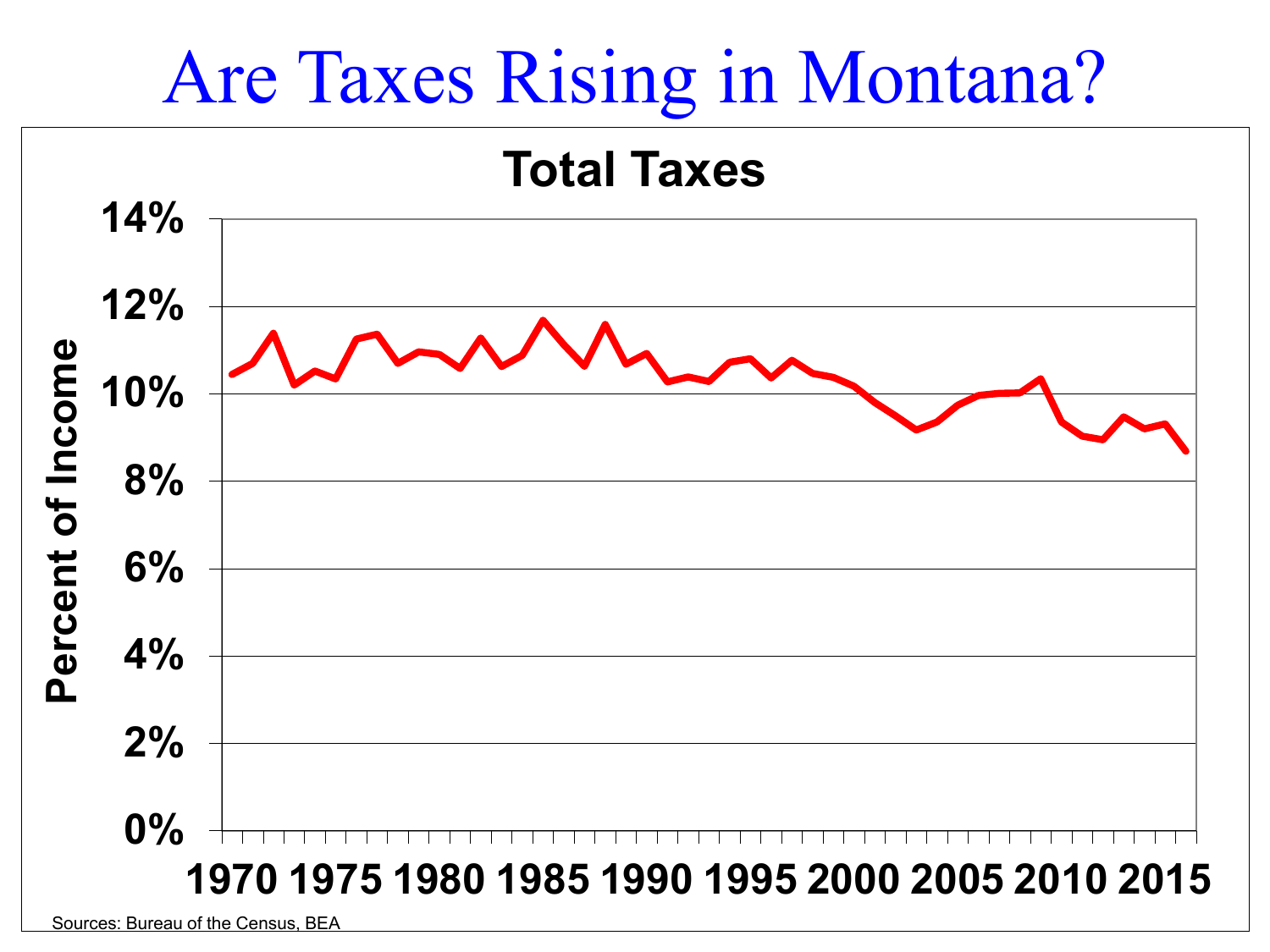

MDoR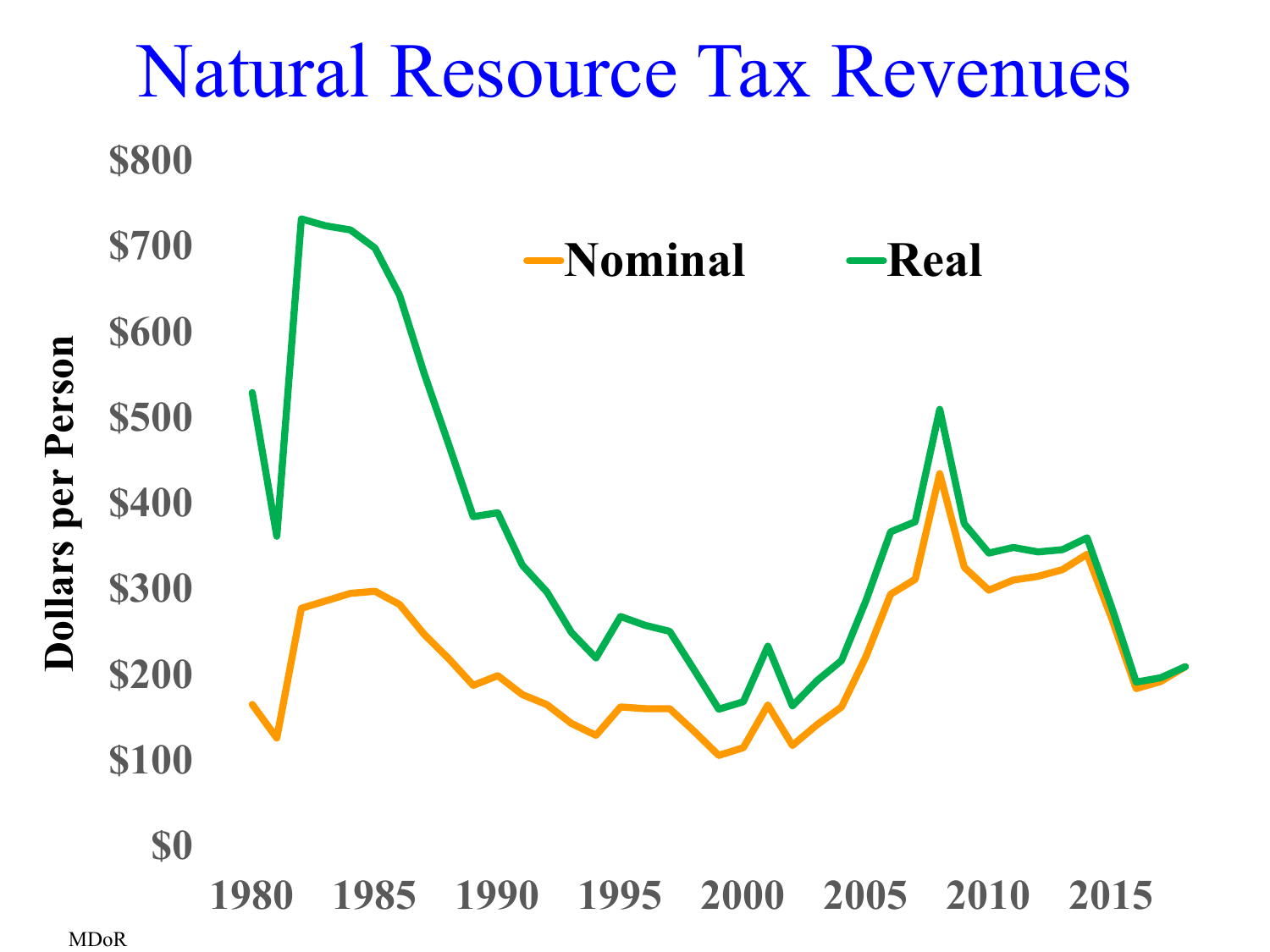#### "Too Much" Property Tax?

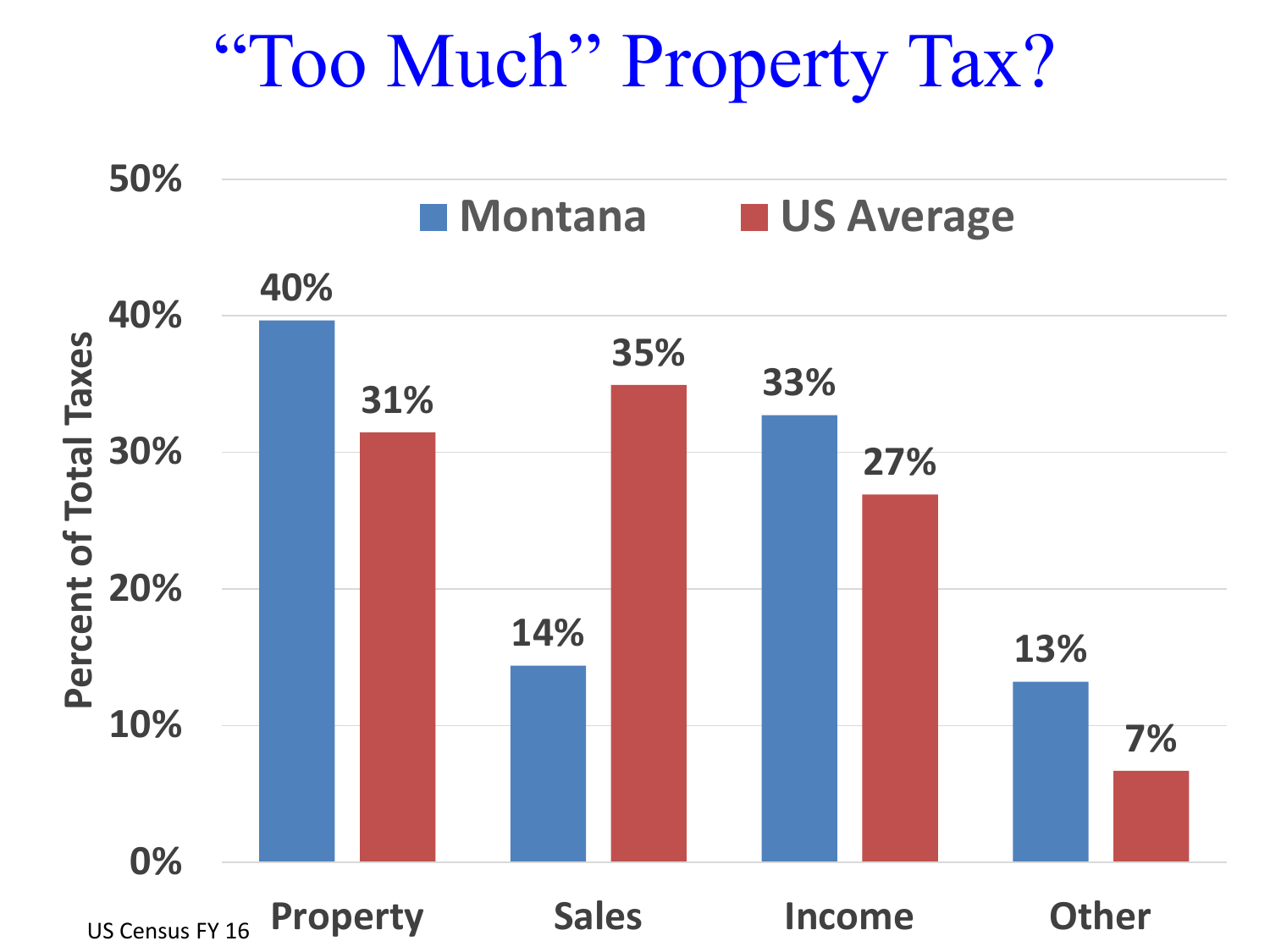#### Residential Property Taxes

|                             | <b>Tax Foundation</b> |      | <b>Minnesota Center for</b><br><b>Fiscal Excellence</b> |          |      |
|-----------------------------|-----------------------|------|---------------------------------------------------------|----------|------|
|                             | Rate                  | Rank | City                                                    | Rate     | Rank |
| <b>Montana</b>              | $0.73\%$              | 33   | <b>Billings</b>                                         | $0.94\%$ | 40   |
| <b>Idaho</b>                | $0.72\%$              | 34   | <b>Boise</b>                                            | $0.85\%$ | 43   |
| <b>N</b> Dakota             | $0.90\%$              | 24   | Fargo                                                   | $1.07\%$ | 36   |
| <b>S Dakota</b>             | 1.18%                 | 17   | Sioux<br>Falls                                          | $1.53\%$ | 19   |
| <b>Wyoming</b>              | $0.58\%$              | 44   | Cheyenne                                                | $0.64\%$ | 49   |
| <b>US</b><br><b>Average</b> | $1.05\%$              |      |                                                         | $1.45\%$ |      |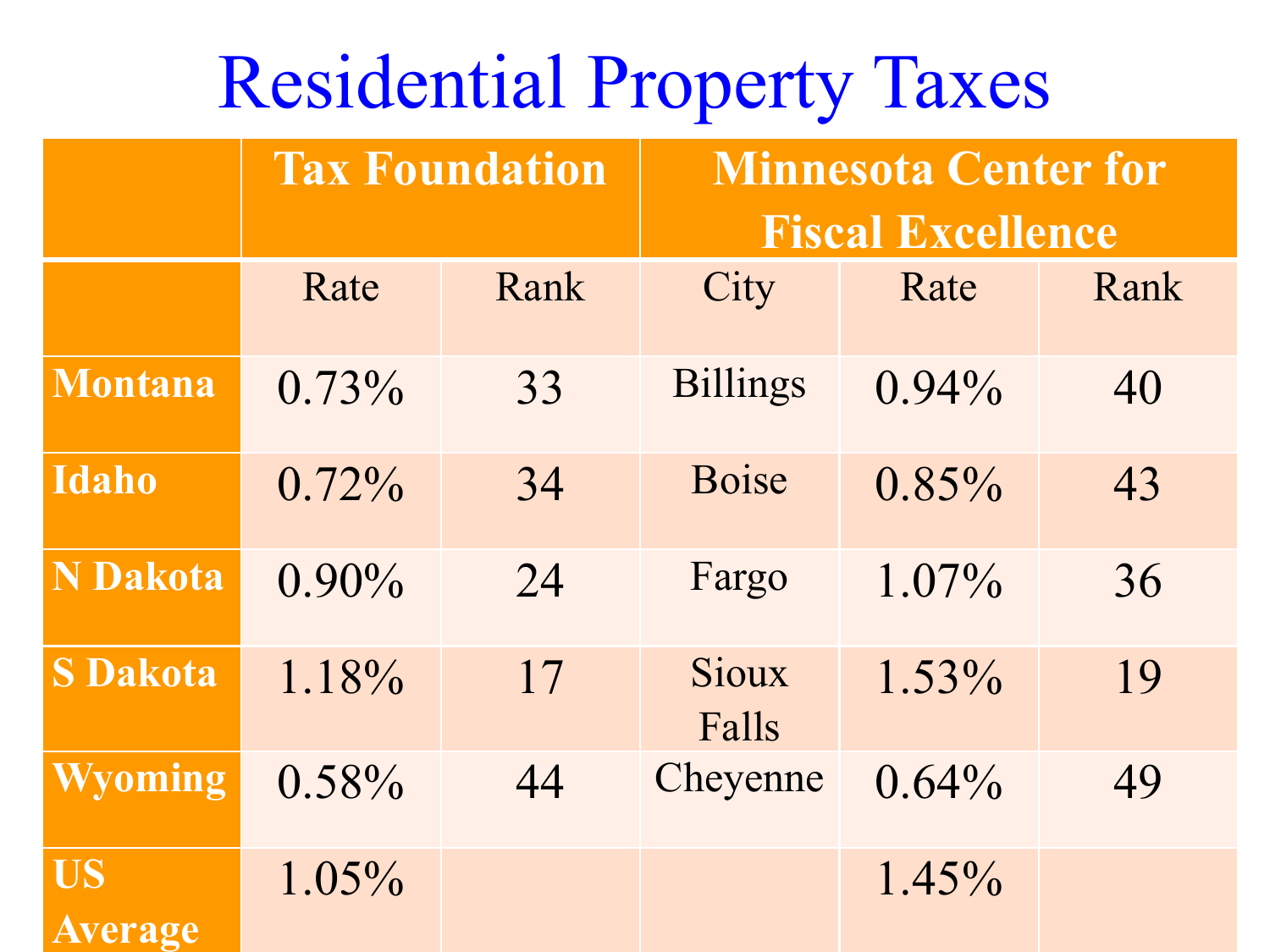#### Industrial Property Taxes

|                        |                       | \$100,000 Property |      | \$25,000,000 Property |      |
|------------------------|-----------------------|--------------------|------|-----------------------|------|
|                        |                       | Rate               | Rank | Rate                  | Rank |
| <b>Montana</b>         | <b>Billings</b>       | $0.51\%$           | 49   | $1.25\%$              | 27   |
| <b>Idaho</b>           | <b>Boise</b>          | $0.57\%$           | 47   | $1.12\%$              | 32   |
| <b>N</b> Dakota        | Fargo                 | $0.47\%$           | 51   | $0.47\%$              | 51   |
| <b>S Dakota</b>        | <b>Sioux</b><br>Falls | $0.64\%$           | 43   | $0.64\%$              | 47   |
| <b>Wyoming</b>         | Cheyenne              | $0.63\%$           | 45   | $0.63\%$              | 49   |
| U.S.<br><b>Average</b> |                       | $1.20\%$           |      | 1.32%                 |      |

S MI T T T T FI LI F FI LI FI LI FI LI FI LI FI LI FI LI FI LI FI LI FI LI FI LI FI LI FI LI FI LI FI LI FI LI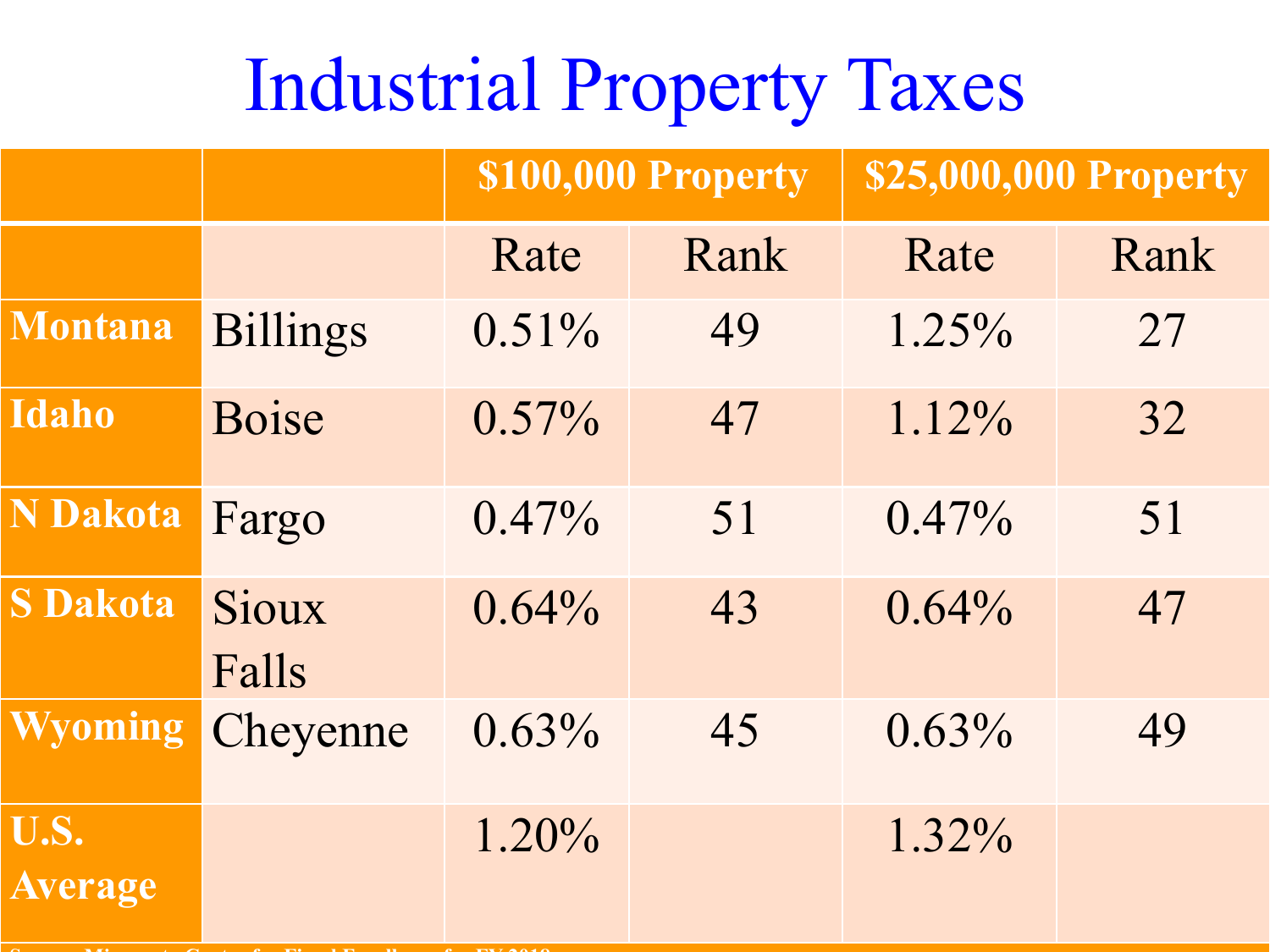

MDoR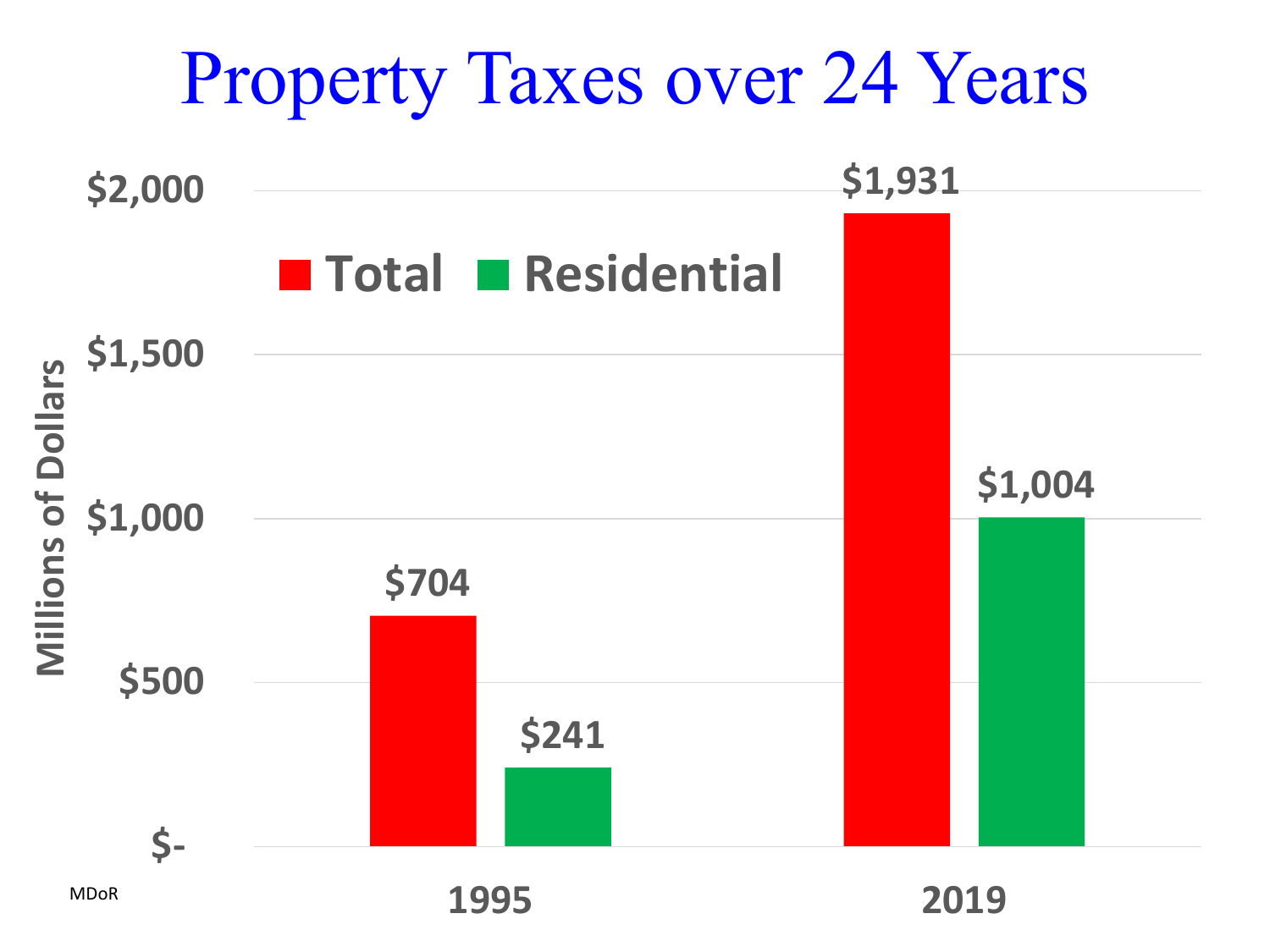#### Property Taxes and Income **Total Residential**



**1995 2019**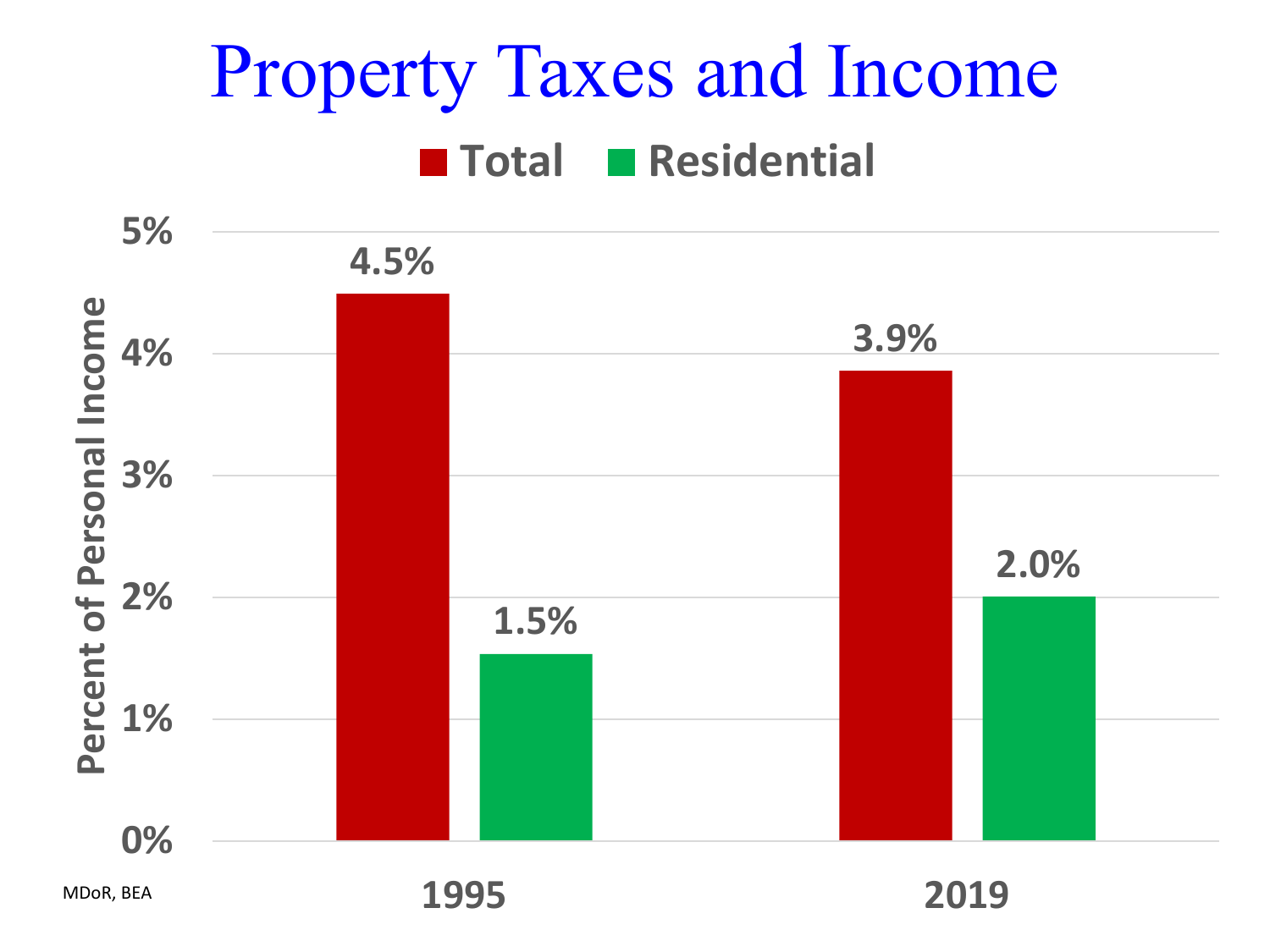#### Market Value of Property

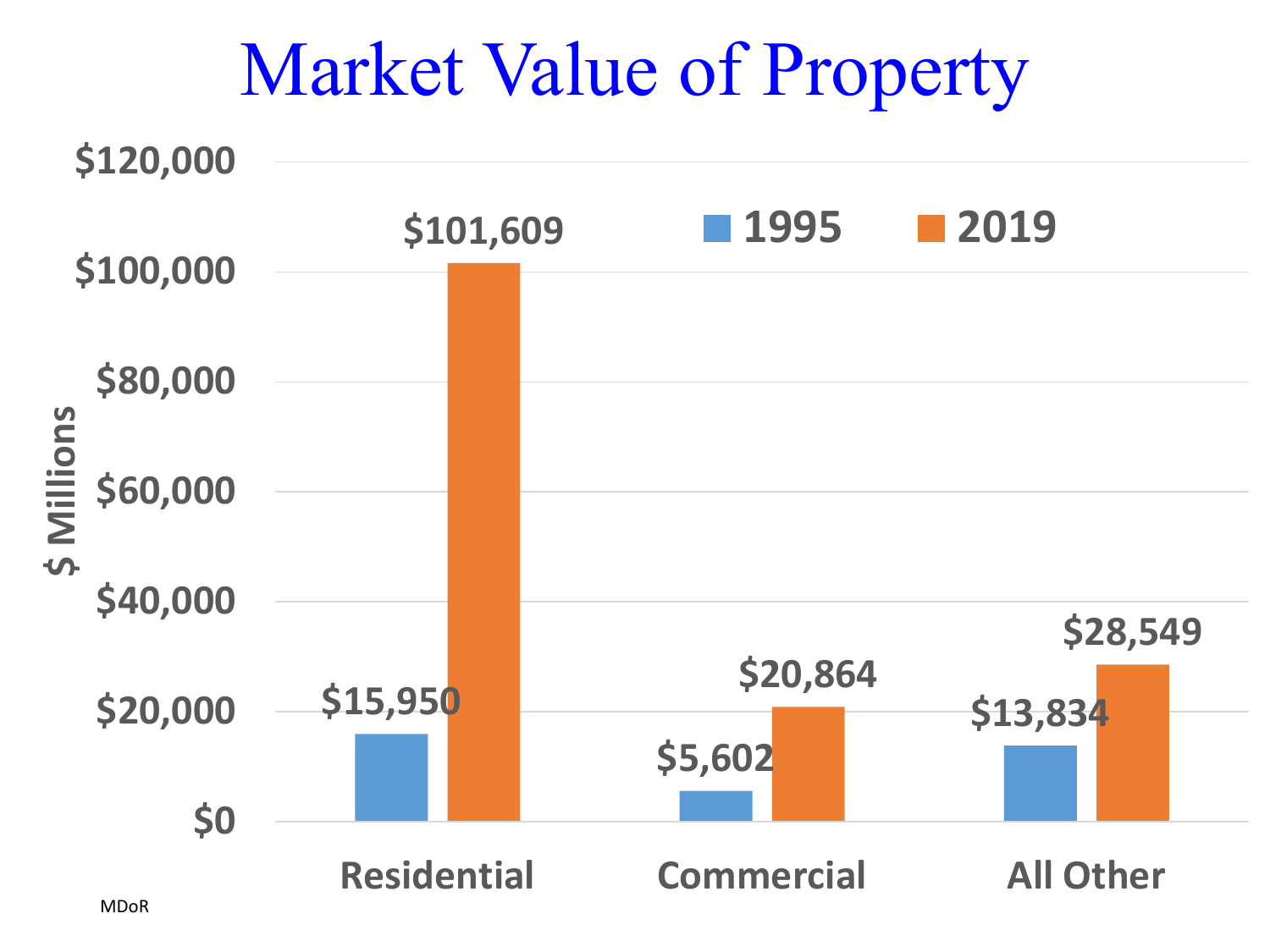## **S&L Individual Income Taxes**

| <b>State</b> |               |  | <b>\$/Capita Rank %Income Rank</b> |    |  |  |
|--------------|---------------|--|------------------------------------|----|--|--|
| Montana      | $$1,137$ 23   |  | $2.6\% - 16$                       |    |  |  |
| Idaho        | \$905 32      |  | $2.2\%$                            | 30 |  |  |
| N. Dakota    | \$465 41      |  | $0.9\%$ 41                         |    |  |  |
| S. Dakota    | No Income Tax |  |                                    |    |  |  |
| Wyoming      | No Income Tax |  |                                    |    |  |  |
| U.S. Avg.    | \$1,164       |  | $2.3\%$                            |    |  |  |

Source: Tax Foundation, "Facts and Figures, 2019", Table 14 for 2016, BEA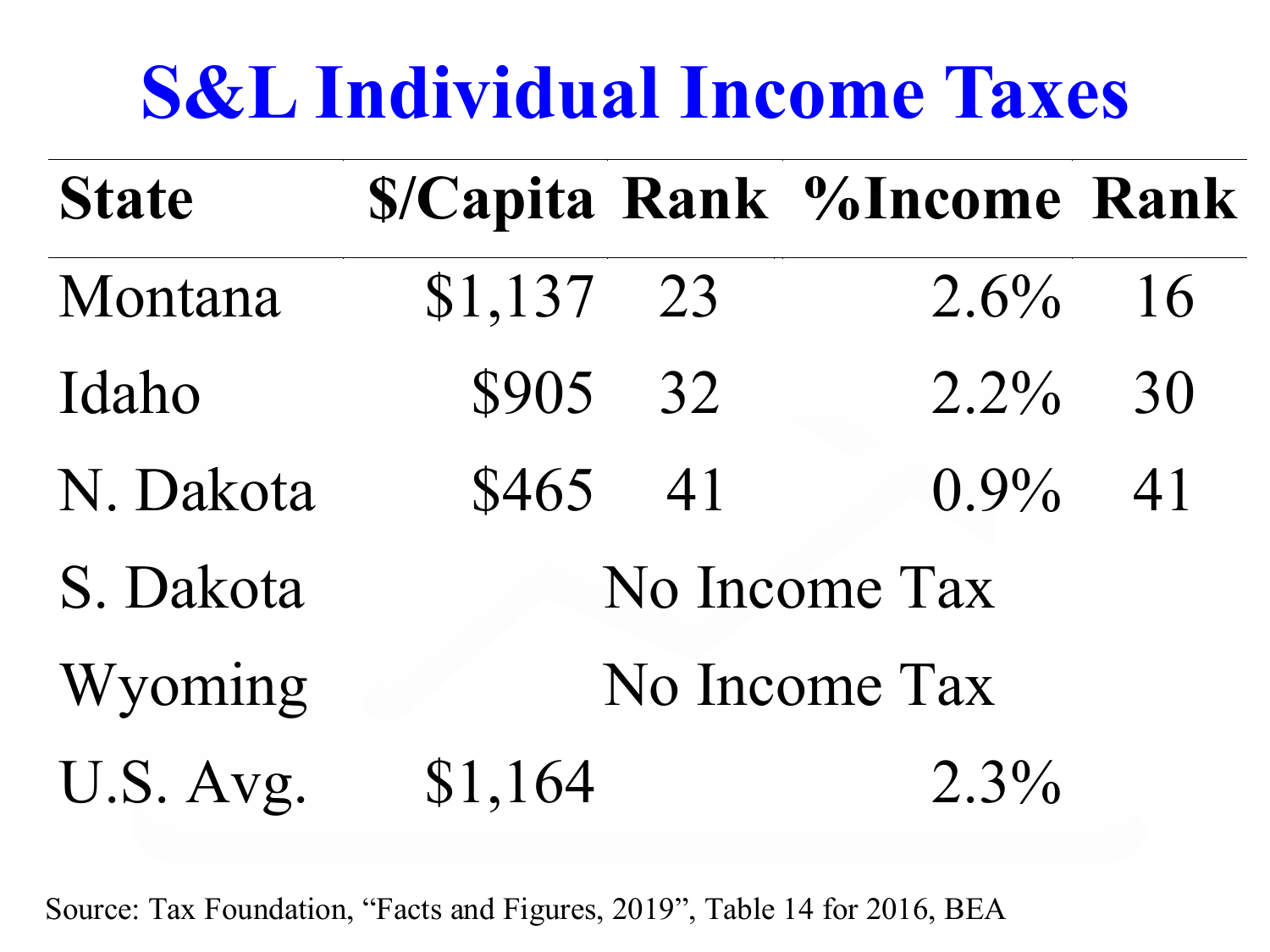#### State Business Tax Climate

- Tax Foundation Index Based on
	- Corporate and Individual Income Taxes
	- Sales Tax and Property Tax
	- Unemployment Insurance Tax

| <b>State</b>    | <b>Rank</b>   |
|-----------------|---------------|
| Montana         | 5             |
| Idaho           | 21            |
| N Dakota        | 17            |
| <b>S</b> Dakota | $\mathcal{E}$ |
| Wyoming         |               |

Tax Foundation "Facts and Figures" (2019) Table 3 for 2018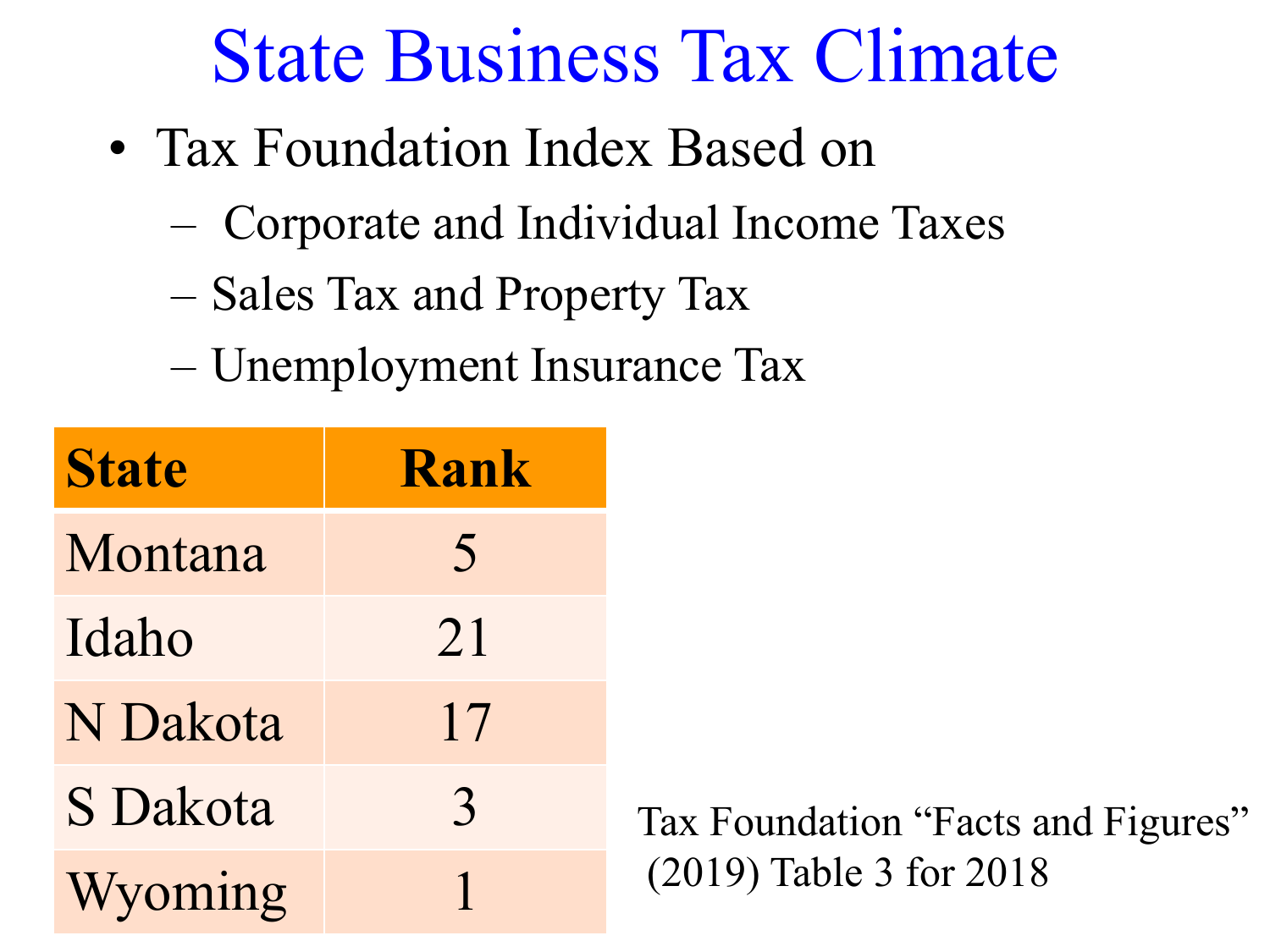### State Business Tax Climate

|                        | <b>Tax</b><br>Found'n | <b>COST (2017)</b> |      | <b>COST (2011)</b> |      |
|------------------------|-----------------------|--------------------|------|--------------------|------|
|                        | Rank                  | Rate               | Rate | Rate               | Rank |
| <b>Montana</b>         | 5                     | $5.0\%$            | 38   | $6.1\%$            | 11   |
| Idaho                  | 21                    | $4.4\%$            | 21   | $7.7\%$            | 29   |
| <b>N</b> Dakota        | 17                    | $6.7\%$            | 47   | $7.3\%$            | 26   |
| <b>S Dakota</b>        | $\overline{3}$        | 4.8%               | 33   | $6.4\%$            | 13   |
| <b>Wyoming</b>         | $\mathbf{1}$          | $6.7\%$            | 47   | 5.8%               | 9    |
| U.S.<br><b>Average</b> |                       | $4.5\%$            |      | $7.9\%$            |      |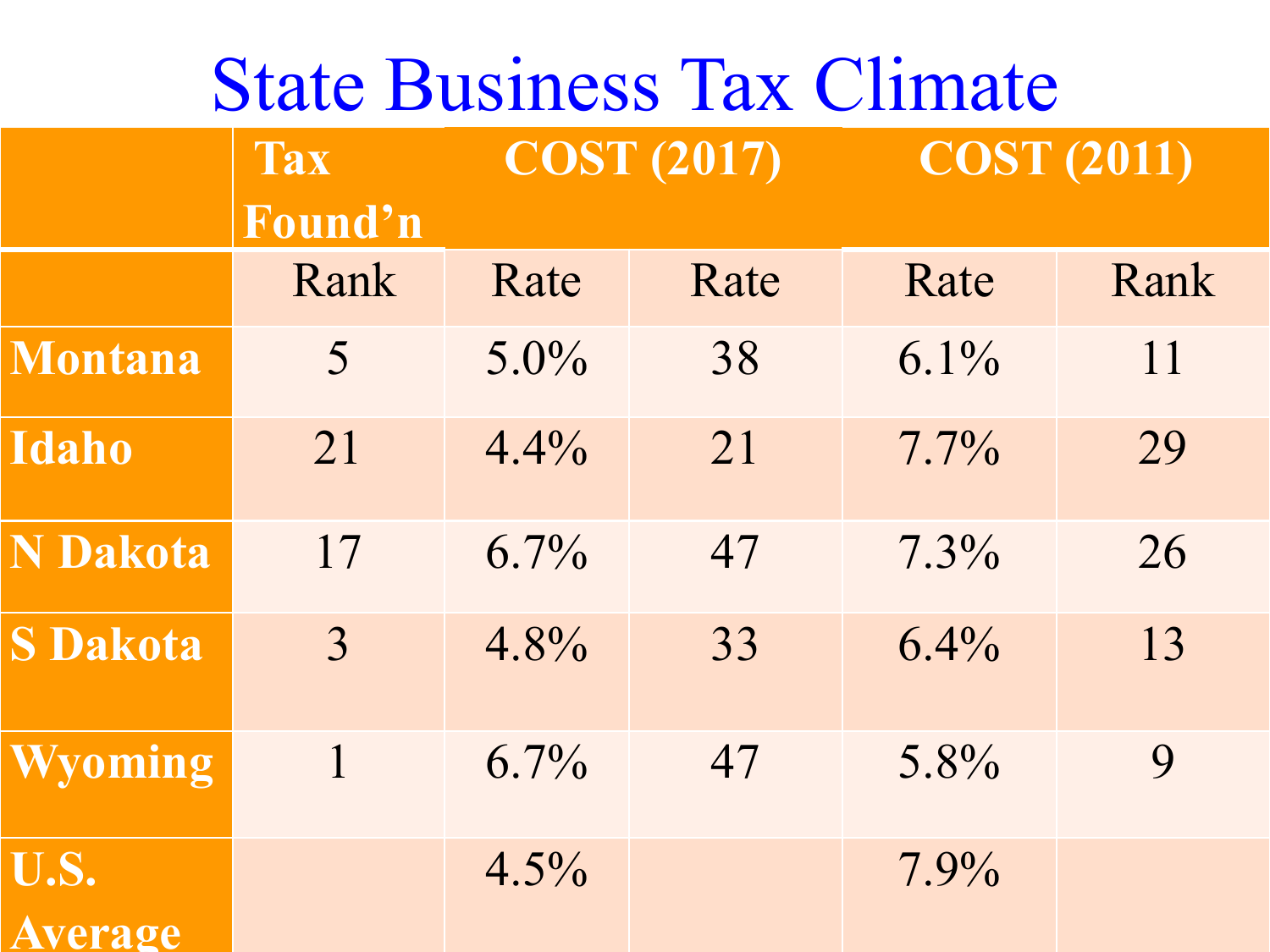## Direct Taxes on Families: Income, Sales, Property & Auto

|              | Income= $$25K$ |      | Income=\$150K |      |
|--------------|----------------|------|---------------|------|
| <b>State</b> | Rate           | Rank | Rate          | Rank |
| Montana      | $7.5\%$        | 47   | 8.8%          | 37   |
| Idaho        | $7.8\%$        | 46   | 10.8%         | 19   |
| N. Dakota    | $8.0\%$        | 45   | $5.3\%$       | 48   |
| S. Dakota    | $9.9\%$        | 33   | $5.5\%$       | 47   |
| Wyoming      | $8.7\%$        | 38   | $4.7\%$       | 50   |
| U.S. Average | $10.6\%$       |      | 9.8%          |      |

Source: Gov't of DC, *Tax Rates and Tax Burdens in the DC: A Nationwide Comparison*, 2017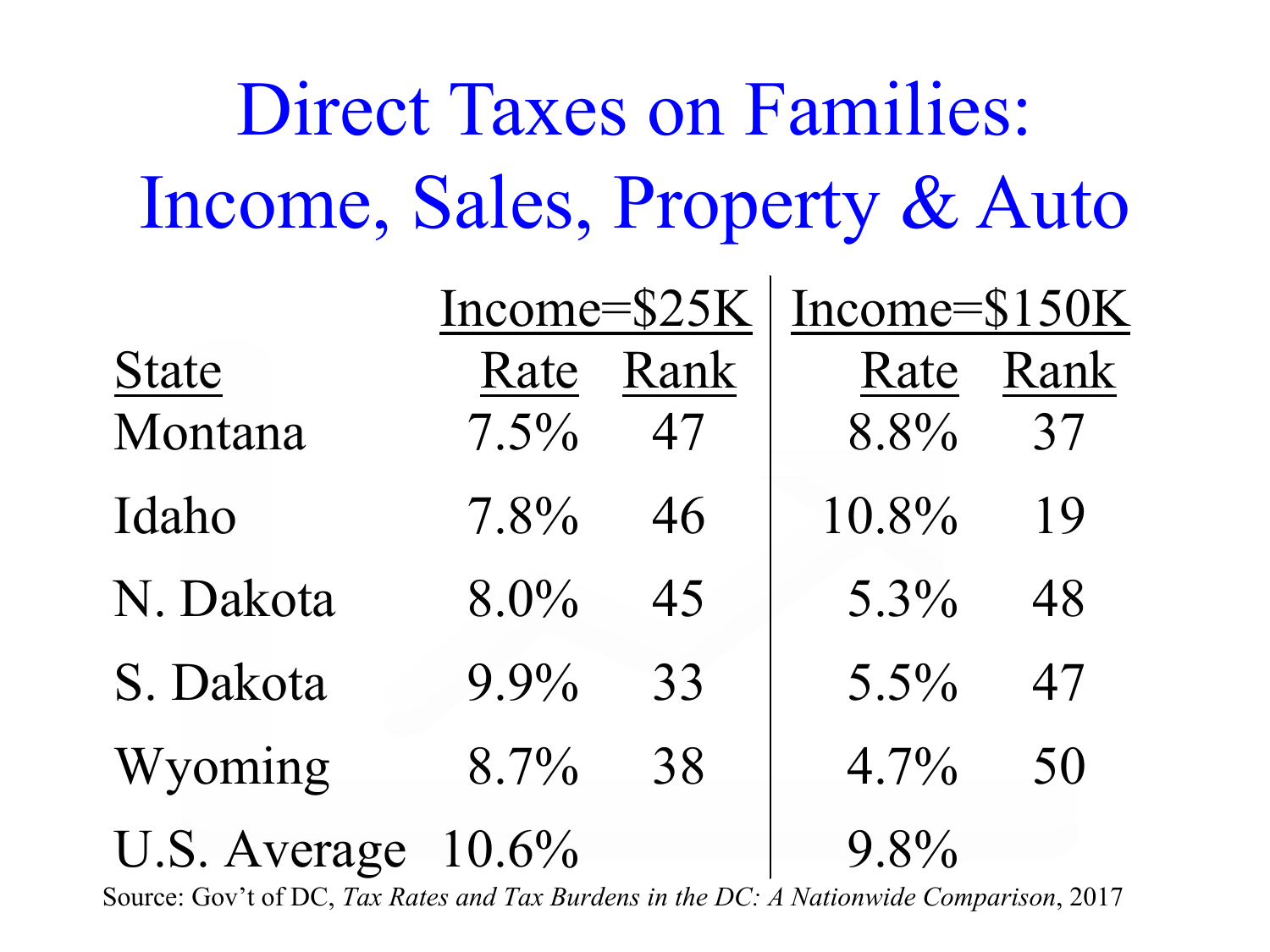## **Summary**

- **Promote Economic Opportunity**
- **Fairness**
- **Low Administrative & Compliance Costs**
- **Stability**
- **Adequacy**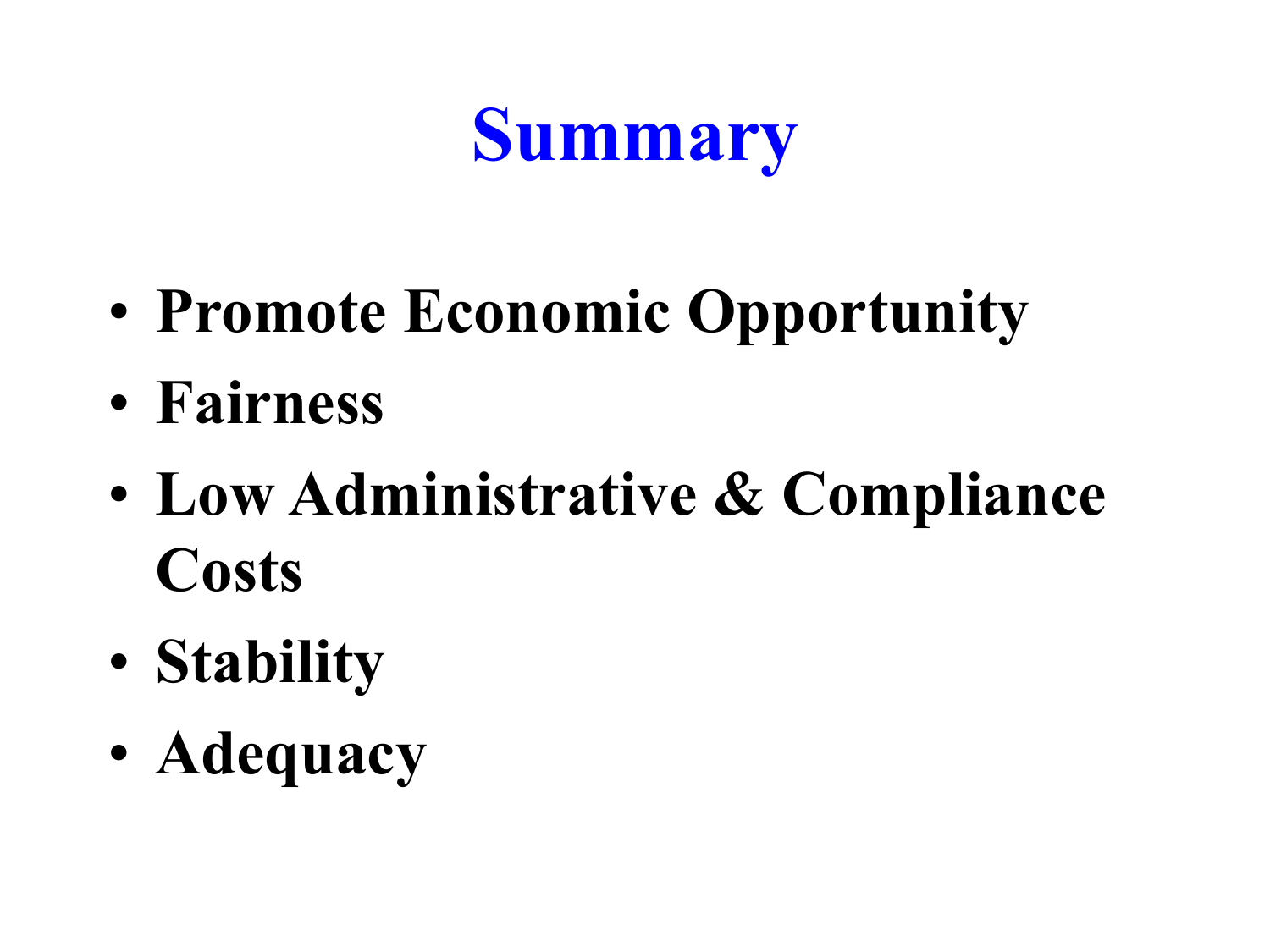#### Tax Reform?

- Property Tax Relief +
- Replace Resource Revenue +
- Infrastructure and other Services =
- Additional Revenue
	- Income Tax?
	- (Some kind of) Sales Tax?